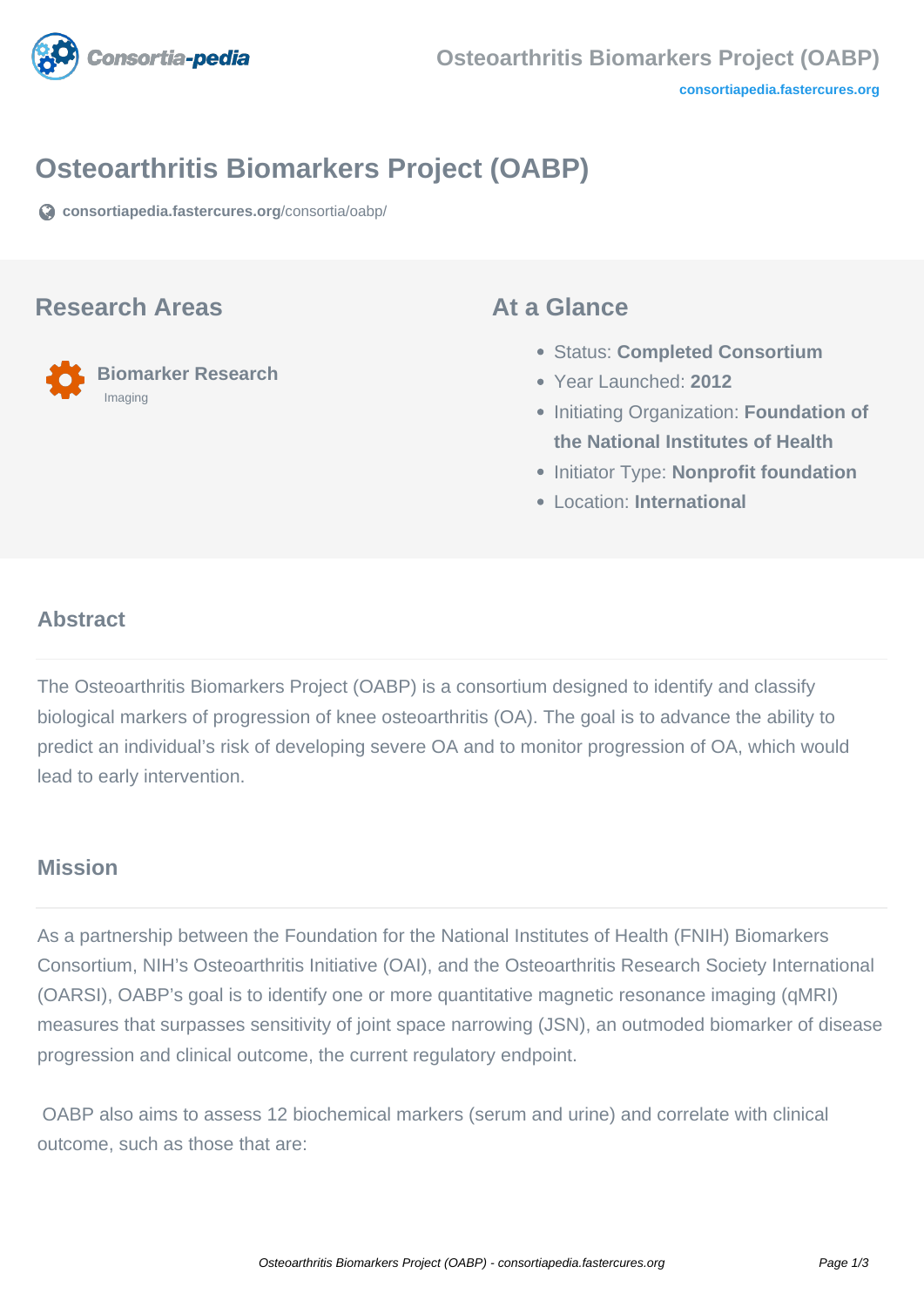

#### **[consortiapedia.fastercures.org](http://consortiapedia.fastercures.org/)**

The biomarkers being analyzed by OABP were selected after a series of meetings by OARSI, the leading professional society in OA, the U.S. Food and Drug Administration (FDA), and key opinion leaders from the private and public sectors. The consortium will leverage the OAI dataset, a multicenter, longitudinal, prospective, observational study of knee OA.

#### **Structure & Governance**

Research for this study will be conducted by an international team of leading OA scientists and clinicians and will utilize the extraordinary resources of OAI.

## **Financing**

OABP is sponsored by a public-private partnership through the FNIH Biomarkers Consortium.

#### **Data Sharing**

Data sharing is coordinated by the partners at the University of California, San Francisco.

#### **Impact/Accomplishment**

The potential impact of this project is significant. The OA biomarkers identified may be used to categorize individuals at risk of developing severe OA, to develop new measures for clinical progression of the disease, and to develop new treatment options for the prevention of OA progression.

#### **Links/Social Media Feed**

Other website [http://www.fnih.org/work/research-partners/osteoarthritis](http://www.fnih.org/work/research-partners/osteoarthritis-biomarkers-project)[biomarkers-project](http://www.fnih.org/work/research-partners/osteoarthritis-biomarkers-project)